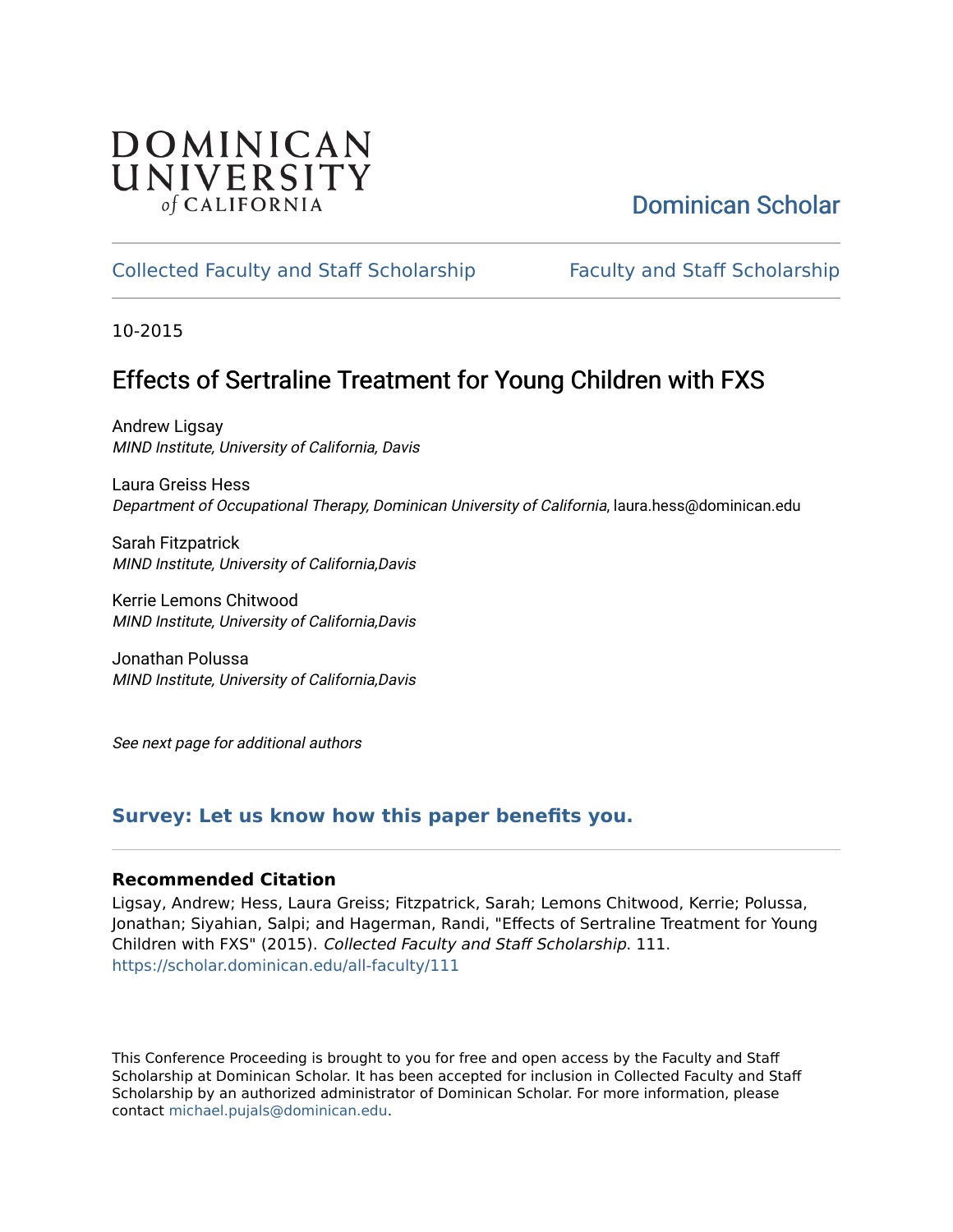### **Authors**

Andrew Ligsay, Laura Greiss Hess, Sarah Fitzpatrick, Kerrie Lemons Chitwood, Jonathan Polussa, Salpi Siyahian, and Randi Hagerman